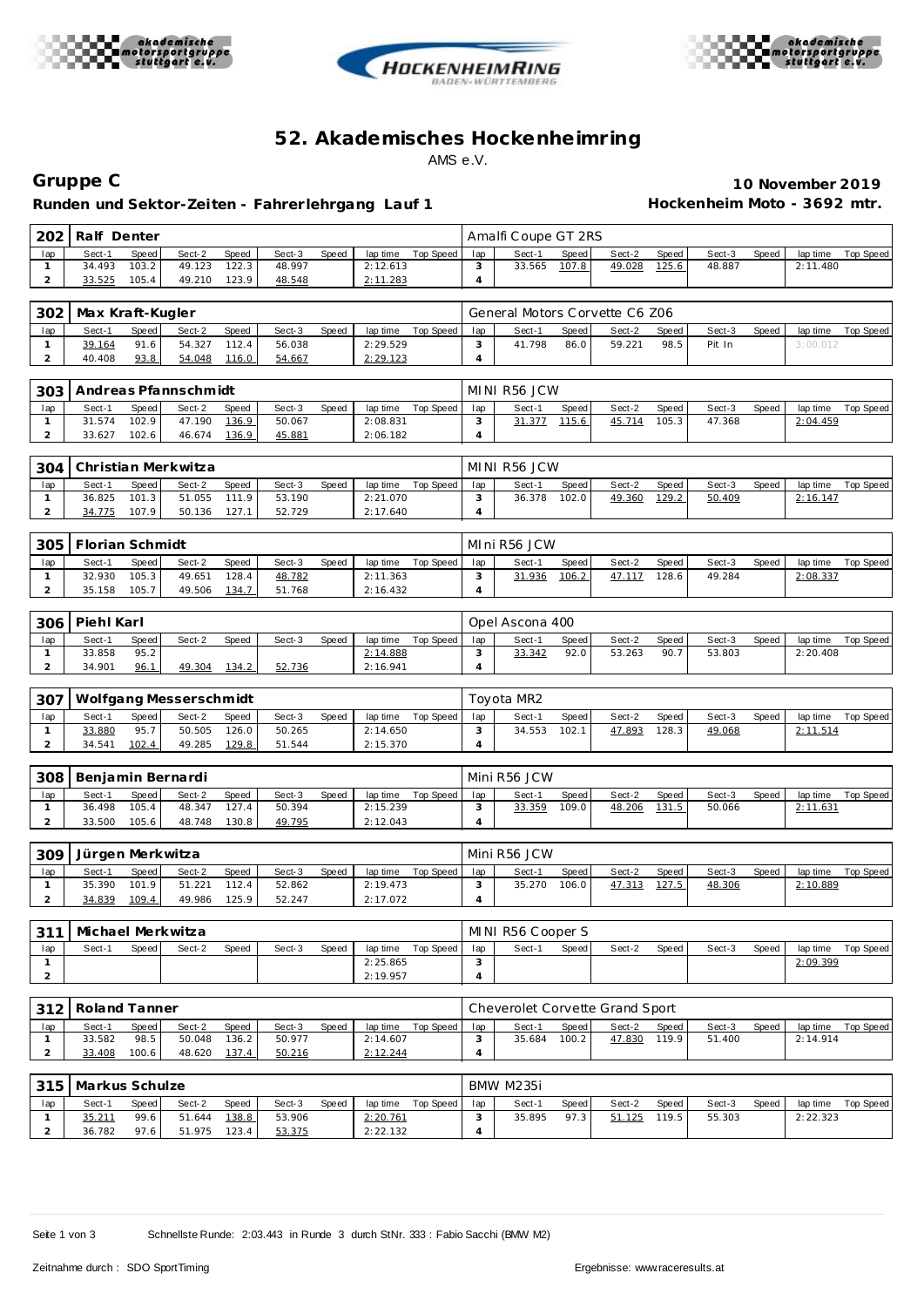





## **52. Akademisches Hockenhe imring** AMS e.V.

**Runden und Sektor-Zeiten - Fahrer lehrgang Lauf 1 Hockenheim Moto - 3692 mtr.**

**Gruppe C 10 November 2019**

| 316 I                          | Peter Hackner    |                |                    |                |                  |       |                      |                    |                       | Peugeot 308 GTI     |                |                  |                |                  |       |                      |                    |
|--------------------------------|------------------|----------------|--------------------|----------------|------------------|-------|----------------------|--------------------|-----------------------|---------------------|----------------|------------------|----------------|------------------|-------|----------------------|--------------------|
| lap                            | Sect-1           | Speed          | Sect-2             | Speed          | Sect-3           | Speed | lap time             | Top Speed          | lap                   | Sect-1              | Speed          | Sect-2           | Speed          | Sect-3           | Speed | lap time             | Top Speed          |
| $\mathbf{1}$                   | 35.317           | 97.1           | 51.162             | 113.9          | 53.017           |       | 2:19.496             |                    | 3                     | 36.758              | 99.4           | 50.651           | 123.3          | 52.491           |       | 2:19.900             |                    |
| $\overline{a}$                 | 35.319           | 97.1           | 50.305             | 126.6          | 53.347           |       | 2:18.971             |                    | $\overline{4}$        |                     |                |                  |                |                  |       |                      |                    |
|                                |                  |                |                    |                |                  |       |                      |                    |                       |                     |                |                  |                |                  |       |                      |                    |
| 317                            | Axel Haußmann    |                |                    |                |                  |       |                      |                    |                       | BMW e30             |                |                  |                |                  |       |                      |                    |
| lap                            | Sect-1           | Speed          | Sect-2             | Speed          | Sect-3           | Speed | lap time             | Top Speed          | lap                   | Sect-1              | Speed          | Sect-2           | Speed          | Sect-3           | Speed | lap time             | <b>Top Speed</b>   |
| $\mathbf{1}$                   | 34.186           | 102.9          | 51.424             | 111.1          | 52.022           |       | 2:17.632             |                    | 3                     | 40.365              | 103.1          | 49.169           | 130.9          | 54.041           |       | 2:23.575             |                    |
| $\overline{a}$                 | 37.337           | 96.8           | 49.493             | 134.8          | 51.680           |       | 2:18.510             |                    | $\overline{4}$        |                     |                |                  |                |                  |       |                      |                    |
|                                |                  |                |                    |                |                  |       |                      |                    |                       |                     |                |                  |                |                  |       |                      |                    |
| 318                            | Ernst Jahn       |                |                    |                |                  |       |                      |                    |                       | <b>BMW M140</b>     |                |                  |                |                  |       |                      |                    |
| lap                            | Sect-1           | Speed          | Sect-2             | Speed          | Sect-3           | Speed | lap time             | Top Speed          | lap                   | Sect-1              | Speed          | Sect-2           | Speed          | Sect-3           | Speed | lap time             | <b>Top Speed</b>   |
| 1                              | 33.692           | 102.3          | 50.664             | 136.0          | 51.910           |       | 2:16.266             |                    | 3                     | 35.591              | 102.0          | 50.670           | 135.2          | 49.345           |       | 2:15.606             |                    |
| $\overline{a}$                 | 34.789           | 103.0          | 50.327             | 131.2          | 51.001           |       | 2:16.117             |                    | 4                     |                     |                |                  |                |                  |       |                      |                    |
|                                |                  |                |                    |                |                  |       |                      |                    |                       |                     |                |                  |                |                  |       |                      |                    |
| 320                            | Matthias Manz    |                |                    |                |                  |       |                      |                    |                       |                     |                |                  |                |                  |       |                      |                    |
| lap                            | Sect-1           | Speed          | Sect-2             | Speed          | Sect-3           | Speed | lap time             | Top Speed          | lap                   | Sect-1              | Speed          | Sect-2           | Speed          | Sect-3           | Speed | lap time             | <b>Top Speed</b>   |
| 1<br>$\overline{a}$            | 32.768<br>32.888 | 101.7<br>110.3 | 49.265<br>46.315   | 136.5<br>142.9 | 49.269<br>48.062 |       | 2:11.302<br>2:07.265 |                    | 3<br>$\overline{4}$   | 32.200              | 108.2          | 46.203           | 140.6          | 49.051           |       | 2:07.454             |                    |
|                                |                  |                |                    |                |                  |       |                      |                    |                       |                     |                |                  |                |                  |       |                      |                    |
|                                |                  |                |                    |                |                  |       |                      |                    |                       |                     |                |                  |                |                  |       |                      |                    |
| 321                            | Benedikt Weichel |                |                    |                |                  |       |                      |                    | Bmw M2                |                     |                |                  |                |                  |       |                      |                    |
| lap                            | Sect-1           | Speed          | Sect-2             | Speed          | Sect-3           | Speed | lap time             | Top Speed          | lap                   | Sect-1              | Speed          | Sect-2           | Speed          | Sect-3           | Speed | lap time             | <b>Top Speed</b>   |
| $\mathbf{1}$<br>$\overline{2}$ | 42.866<br>40.038 | 90.4<br>97.0   | 59.015<br>53.086   | 129.7<br>125.7 | 58.891<br>57.048 |       | 2:40.772<br>2:30.172 |                    | 3<br>$\overline{4}$   | 40.498              | 86.5           | 53.880           | 121.8          | 56.631           |       | 2:31.009             |                    |
|                                |                  |                |                    |                |                  |       |                      |                    |                       |                     |                |                  |                |                  |       |                      |                    |
| 322                            | Stephan Kühnis   |                |                    |                |                  |       |                      |                    |                       | <b>BMW 1600 ti</b>  |                |                  |                |                  |       |                      |                    |
|                                |                  |                |                    |                |                  |       |                      |                    |                       |                     |                |                  |                |                  |       |                      |                    |
| lap<br>$\mathbf{1}$            | Sect-1<br>35.719 | Speed<br>92.0  | Sect-2<br>52.978   | Speed<br>125.7 | Sect-3<br>48.916 | Speed | lap time<br>2:17.613 | Top Speed          | lap<br>3              | Sect-1<br>32.855    | Speed<br>114.0 | Sect-2<br>48.465 | Speed<br>133.3 | Sect-3<br>46.261 | Speed | lap time<br>2:07.581 | Top Speed          |
| $\overline{a}$                 | 32.228           | 108.3          | 47.414             | 132.7          | 46.826           |       | 2:06.468             |                    | 4                     |                     |                |                  |                |                  |       |                      |                    |
|                                |                  |                |                    |                |                  |       |                      |                    |                       |                     |                |                  |                |                  |       |                      |                    |
| 323                            | Tom Kerl         |                |                    |                |                  |       |                      |                    |                       | Audi TT RS Roadster |                |                  |                |                  |       |                      |                    |
|                                |                  |                |                    |                |                  |       |                      |                    |                       |                     |                |                  |                |                  |       |                      |                    |
|                                |                  |                |                    |                |                  |       |                      |                    |                       |                     |                |                  |                |                  |       |                      |                    |
| lap                            | Sect-1           | Speed          | Sect-2             | Speed          | Sect-3           | Speed | lap time             | Top Speed          | lap                   | Sect-1              | Speed          | Sect-2           | Speed          | Sect-3           | Speed | lap time             | <b>Top Speed</b>   |
| $\mathbf{1}$<br>$\overline{a}$ | 33.709<br>32.957 | 105.7<br>98.0  | 49.170<br>50.549   | 149.6          | 49.190           |       | 2:12.069<br>2:12.244 |                    | 3<br>$\overline{4}$   | 31.368              | 114.3          | 46.384           | 145.7          | 48.826           |       | 2:06.578             |                    |
|                                |                  |                |                    | 147.3          | 48.738           |       |                      |                    |                       |                     |                |                  |                |                  |       |                      |                    |
| 324                            | Martin Frei      |                |                    |                |                  |       |                      |                    |                       | <b>BMW 2002</b>     |                |                  |                |                  |       |                      |                    |
| lap                            | Sect-1           | Speed          | Sect-2             | Speed          | Sect-3           | Speed |                      | Top Speed          | lap                   | Sect-1              | Speed          | Sect-2           | Speed          | Sect-3           | Speed | lap time             | Top Speed          |
| $\mathbf{1}$                   | 35.169           | 103.3          | 49.245             | 124.4          | 46.634           |       | lap time<br>2:11.048 |                    | 3                     | 33.981              | 105.7          | 47.903           | 124.0          | 46.504           |       | 2:08.388             |                    |
| $\overline{a}$                 | 34.562           | 109.9          | 49.804             | 122.4          | 47.537           |       | 2:11.903             |                    | $\overline{4}$        |                     |                |                  |                |                  |       |                      |                    |
|                                |                  |                |                    |                |                  |       |                      |                    |                       |                     |                |                  |                |                  |       |                      |                    |
| 325                            | Armin Klein      |                |                    |                |                  |       |                      |                    |                       | VW KÄFER            |                |                  |                |                  |       |                      |                    |
| lap                            | Sect-1           | Speed          | Sect-2             | Speed          | Sect-3           | Speed | lap time             | Top Speed          | lap                   | Sect-1              | Speed          | Sect-2           | Speed          | Sect-3           | Speed | lap time             | Top Speed          |
| $\mathbf{1}$                   | 38.924           | 92.9           | 1:07.532           | 122.3          | 54.997           |       | 2:41.453             |                    | $\overline{a}$        | 36.265              | 98.3           | 55.531           | 129.5          | 54.340           |       | 2:26.136             |                    |
|                                |                  |                |                    |                |                  |       |                      |                    |                       |                     |                |                  |                |                  |       |                      |                    |
|                                | 326 Marc Karle   |                |                    |                |                  |       |                      |                    |                       | Opel Speedster      |                |                  |                |                  |       |                      |                    |
| lap                            | Sect-1           | Speed          | Sect-2             | Speed          | Sect-3           | Speed |                      | lap time Top Speed | lap                   | Sect-1              | Speed          | Sect-2           | Speed          | Sect-3           | Speed |                      | lap time Top Speed |
| $\mathbf{1}$                   | 35.196           | 86.2           | 51.675             | 126.2          | 55.835           |       | 2:22.706             |                    | 3                     | 36.803              | 100.5          | 49.692           | 123.4          | 57.516           |       | 2:24.011             |                    |
| $\overline{2}$                 | 37.602           | 91.0           | 50.401             | 130.1          | 55.149           |       | 2:23.152             |                    | $\overline{4}$        |                     |                |                  |                |                  |       |                      |                    |
|                                |                  |                |                    |                |                  |       |                      |                    |                       |                     |                |                  |                |                  |       |                      |                    |
| 327                            |                  |                | Simon Wickenhäuser |                |                  |       |                      |                    |                       | Porsche Cayman S    |                |                  |                |                  |       |                      |                    |
| lap                            | Sect-1           | Speed          | Sect-2             | Speed          | Sect-3           | Speed | lap time             | Top Speed          | lap                   | Sect-1              | Speed          | Sect-2           | Speed          | Sect-3           | Speed | lap time             | Top Speed          |
| $\mathbf{1}$                   | 33.964           | 101.7          | 46.471             | 135.2          | 48.066           |       | 2:08.501             |                    | 3                     | 31.388              | 108.1          | 47.368 136.2     |                | 45.731           |       | 2:04.487             |                    |
| $\overline{a}$                 | 31.519           | 109.5          | 46.164             | 139.0          | 46.271           |       | 2:03.954             |                    | $\overline{4}$        |                     |                |                  |                |                  |       |                      |                    |
|                                |                  |                |                    |                |                  |       |                      |                    |                       |                     |                |                  |                |                  |       |                      |                    |
| 328                            | René Schön       |                |                    |                |                  |       |                      |                    | BMW M2                |                     |                |                  |                |                  |       |                      |                    |
| lap                            | Sect-1           | Speed          | Sect-2             | Speed          | Sect-3           | Speed | lap time             | <b>Top Speed</b>   | lap                   | Sect-1              | Speed          | Sect-2           | Speed          | Sect-3           | Speed | lap time             | Top Speed          |
| $\mathbf{1}$                   | 34.997           | 90.2           | 52.194             | 128.6          | 53.377           |       | 2:20.568             |                    | 3                     | 33.807              | 104.9          | 48.163           | 117.3          | 50.727           |       | 2:12.697             |                    |
| $\overline{a}$                 | 36.719           | 87.4           | 48.699             | 134.3          | 50.614           |       | 2:16.032             |                    | $\overline{4}$        |                     |                |                  |                |                  |       |                      |                    |
|                                |                  |                |                    |                |                  |       |                      |                    |                       |                     |                |                  |                |                  |       |                      |                    |
| 330                            | Bernd Rülke      |                |                    |                |                  |       |                      |                    | VW Käfer              |                     |                |                  |                |                  |       |                      |                    |
| lap<br>$\mathbf{1}$            | Sect-1<br>37.058 | Speed<br>85.8  | Sect-2<br>1:01.749 | Speed<br>126.2 | Sect-3<br>55.867 | Speed | 2:34.674             | lap time Top Speed | lap<br>$\overline{a}$ | Sect-1<br>36.343    | Speed<br>88.2  | Sect-2<br>56.993 | Speed<br>114.4 | Sect-3<br>54.792 | Speed | 2:28.128             | lap time Top Speed |

Seite 2 von 3 Schnellste Runde: 2:03.443 in Runde 3 durch StNr. 333 : Fabio Sacchi (BMW M2)